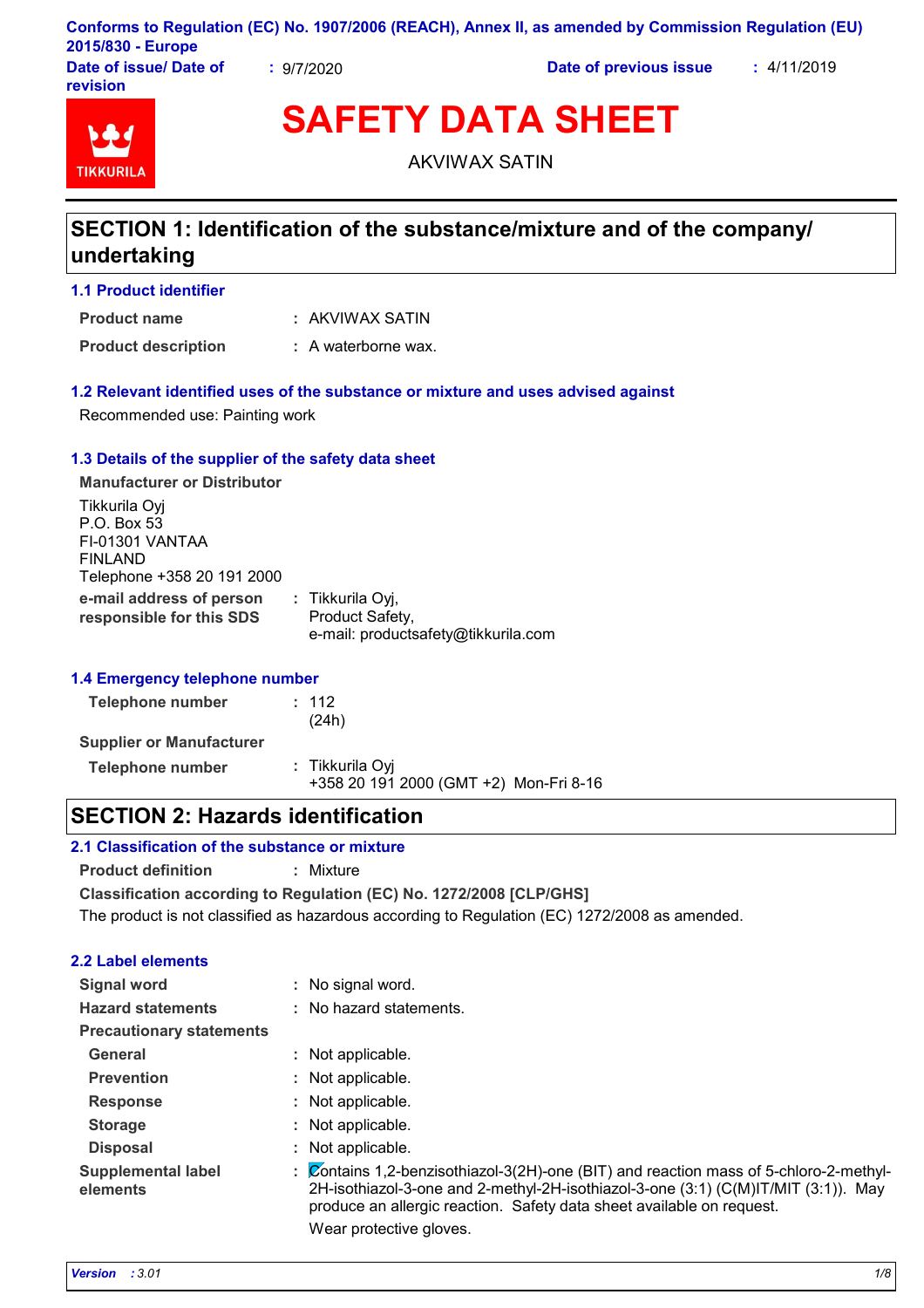#### **Treated articles**

This product contains a biocidal product for the preservation of the product during storage. Contains  $C(M)$ IT/MIT (3:1).

### **2.3 Other hazards**

**Other hazards which do : not result in classification** : None known.

# **SECTION 3: Composition/information on ingredients**

|                                                                                                                              |                                        |               | <b>Classification</b>                                                                                                                                                                                                 |              |
|------------------------------------------------------------------------------------------------------------------------------|----------------------------------------|---------------|-----------------------------------------------------------------------------------------------------------------------------------------------------------------------------------------------------------------------|--------------|
| <b>Product/ingredient</b><br>name                                                                                            | <b>Identifiers</b>                     | $\frac{9}{6}$ | <b>Regulation (EC) No.</b><br>1272/2008 [CLP]                                                                                                                                                                         | <b>Notes</b> |
| $\sqrt{1/2}$ -benzisothiazol-3(2H)-one (BIT)                                                                                 | EC: 220-120-9<br>CAS: 2634-33-5        | < 0.05        | Acute Tox. 4, H302<br>Skin Irrit. 2, H315<br>Eye Dam. 1, H318<br>Skin Sens. 1, H317<br>Aquatic Acute 1, H400 (M=1)<br>Aquatic Chronic 2, H411                                                                         |              |
| reaction mass of 5-chloro-2-methyl-<br>2H-isothiazol-3-one and 2-methyl-<br>2H-isothiazol-3-one (3:1) (C(M)IT/<br>MIT (3:1)) | CAS: 55965-84-9<br>Index: 613-167-00-5 | < 0.0015      | Acute Tox. 3, H301<br>Acute Tox. 2, H310<br>Acute Tox. 2, H330<br>Skin Corr. 1C, H314<br>Eye Dam. 1, H318<br>Skin Sens. 1A, H317<br>Aquatic Acute 1, H400 (M=100)<br>Aquatic Chronic 1, H410 (M=100)<br><b>EUH071</b> |              |
|                                                                                                                              |                                        |               | See Section 16 for the full<br>text of the H statements<br>declared above.                                                                                                                                            |              |

There are no additional ingredients present which, within the current knowledge of the supplier, are classified and contribute to the classification of the substance and hence require reporting in this section.

There are no additional ingredients present which, within the current knowledge of the supplier and in the concentrations applicable, are classified as hazardous to health or the environment, are PBTs or vPvBs or have been assigned a workplace exposure limit and hence require reporting in this section.

Occupational exposure limits, if available, are listed in Section 8.

Notes, if applicable, refer to Notes given in Annex VI of 1272/2008/EC.

# **SECTION 4: First aid measures**

### **4.1 Description of first aid measures**

| General             | : In all cases of doubt, or when symptoms persist, seek medical attention. Show this<br>safety data sheet or label to the doctor if possible.                                                        |
|---------------------|------------------------------------------------------------------------------------------------------------------------------------------------------------------------------------------------------|
| Eye contact         | : Check for and remove any contact lenses. Immediately flush eyes with plenty of<br>lukewarm water, keeping eyelids open. Continue to rinse for at least 15 minutes.                                 |
| <b>Inhalation</b>   | : Remove to fresh air.                                                                                                                                                                               |
| <b>Skin contact</b> | : Wash skin thoroughly with soap and water or use recognized skin cleanser. Do<br>NOT use solvents or thinners.                                                                                      |
| Ingestion           | : If accidentally swallowed rinse the mouth with plenty of water (only if the person is<br>conscious). If significant amounts have been swallowed or if symptoms persist,<br>seek medical attention. |

### **4.2 Most important symptoms and effects, both acute and delayed**

See Section 11 for more detailed information on health effects and symptoms.

**Contains:** 

1,2-benzisothiazol-3(2H)-one (BIT)

reaction mass of 5-chloro-2-methyl-2H-isothiazol-3-one and 2-methyl-2H-isothiazol-3-one (3:1) (C(M)IT/MIT (3:1)) May produce an allergic reaction.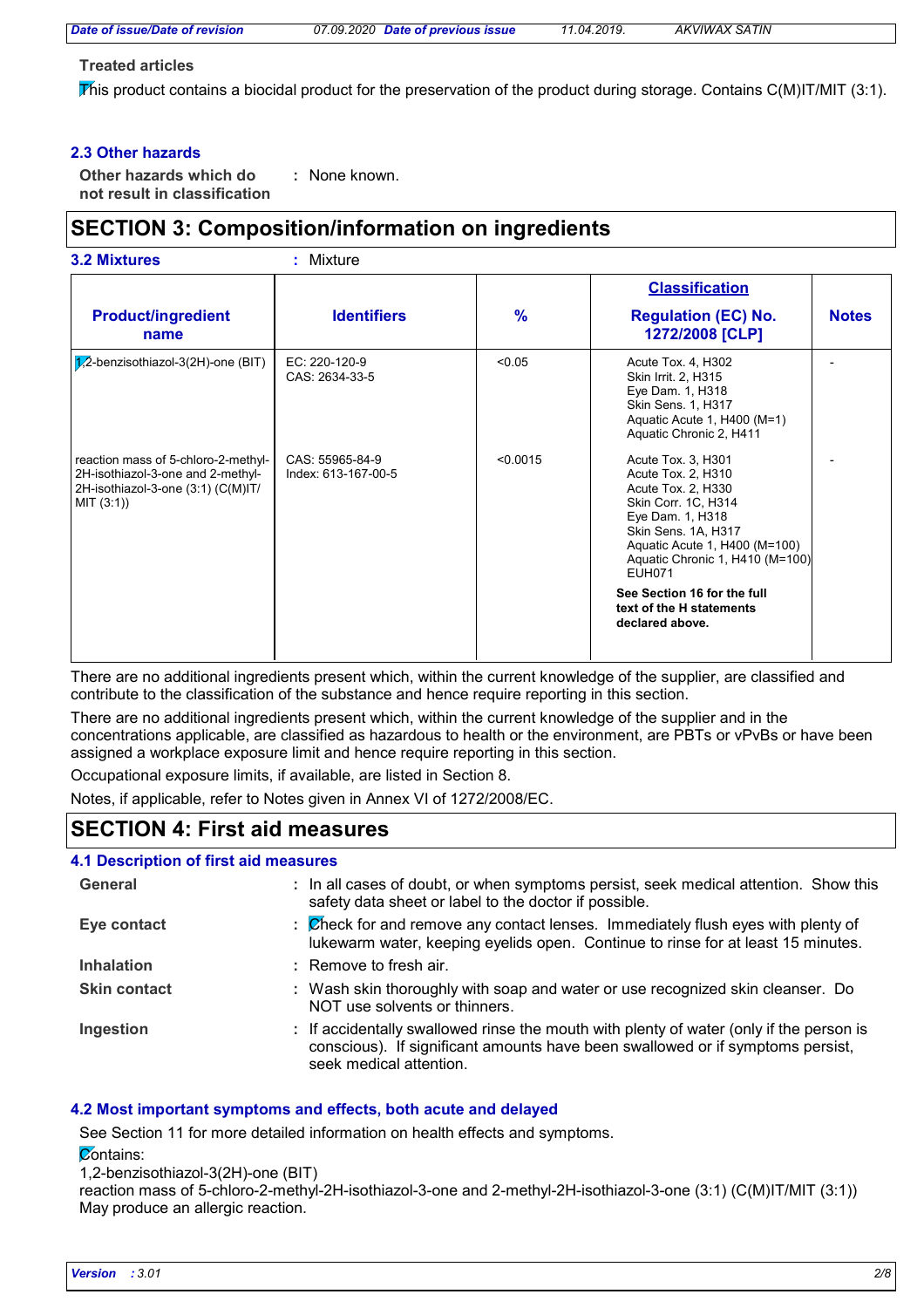# **4.3 Indication of any immediate medical attention and special treatment needed**

None.

# **SECTION 5: Firefighting measures**

| 5.1 Extinguishing media                                   |                                                                                                                                              |  |  |  |
|-----------------------------------------------------------|----------------------------------------------------------------------------------------------------------------------------------------------|--|--|--|
| Suitable extinguishing<br>media                           | : Use an extinguishing agent suitable for the surrounding fire. Recommended:<br>Alcohol resistant foam, $CO2$ , powders or water spray/mist. |  |  |  |
| Unsuitable extinguishing<br>media                         | : Do not use a direct water jet that could spread the fire.                                                                                  |  |  |  |
| 5.2 Special hazards arising from the substance or mixture |                                                                                                                                              |  |  |  |

| <b>Hazards from the</b><br>substance or mixture | : This product is not classified as flammable. Fire will produce dense black smoke.<br>Exposure to decomposition products may cause a health hazard.          |  |
|-------------------------------------------------|---------------------------------------------------------------------------------------------------------------------------------------------------------------|--|
| <b>Hazardous combustion</b><br>products         | : When exposed to high temperatures, hazardous decomposition products may be<br>produced, such as carbon monoxide and dioxide, smoke, oxides of nitrogen etc. |  |

### **5.3 Advice for firefighters**

| <b>Special protective actions</b><br>for fire-fighters   | Use water spray to keep fire-exposed containers cool. Do not release runoff from<br>fire to drains or watercourses. |
|----------------------------------------------------------|---------------------------------------------------------------------------------------------------------------------|
| <b>Special protective</b><br>equipment for fire-fighters | : Appropriate breathing apparatus may be required.                                                                  |

# **SECTION 6: Accidental release measures**

| <b>6.1 Personal precautions,</b><br>protective equipment and<br>emergency procedures | : Refer to protective measures listed in sections 7 and 8.                                                                                                                                                                                                               |
|--------------------------------------------------------------------------------------|--------------------------------------------------------------------------------------------------------------------------------------------------------------------------------------------------------------------------------------------------------------------------|
| <b>6.2 Environmental</b><br>precautions                                              | : Do not allow to enter drains, water courses or soil.                                                                                                                                                                                                                   |
| 6.3 Methods and materials<br>for containment and<br>cleaning up                      | : Contain and collect spillage with non-combustible, absorbent material e.g. sand,<br>earth, vermiculite or diatomaceous earth and place in container for disposal<br>according to local regulations. Preferably clean with water or detergent. Avoid using<br>solvents. |
| <b>6.4 Reference to other</b><br><b>sections</b>                                     | : See Section 1 for emergency contact information.<br>See Section 13 for additional waste treatment information.                                                                                                                                                         |

# **SECTION 7: Handling and storage**

| <b>7.1 Precautions for safe</b><br>handling                                   | : Avoid contact with skin and eyes. Avoid breathing vapor. Avoid inhalation of dust<br>from sanding. See Section 8 for information on appropriate personal protective<br>equipment. Eating, drinking and smoking should be prohibited in areas where this<br>material is handled and stored. Wash hands before breaks and immediately after<br>handling the product.                                                                         |
|-------------------------------------------------------------------------------|----------------------------------------------------------------------------------------------------------------------------------------------------------------------------------------------------------------------------------------------------------------------------------------------------------------------------------------------------------------------------------------------------------------------------------------------|
| 7.2 Conditions for safe<br>storage, including any<br><i>incompatibilities</i> | : Store away from direct sunlight in a dry, cool and well-ventilated area, away from<br>incompatible materials (see Section 10). Keep container tightly closed. Containers<br>that have been opened must be carefully resealed and kept upright to prevent<br>leakage. Do not store in unlabeled containers. Recommended storage temperature<br>is $+5^{\circ}$ C +25°C. Do not allow to freeze. Store in accordance with local regulations. |
| 7.3 Specific end use(s)                                                       | None.                                                                                                                                                                                                                                                                                                                                                                                                                                        |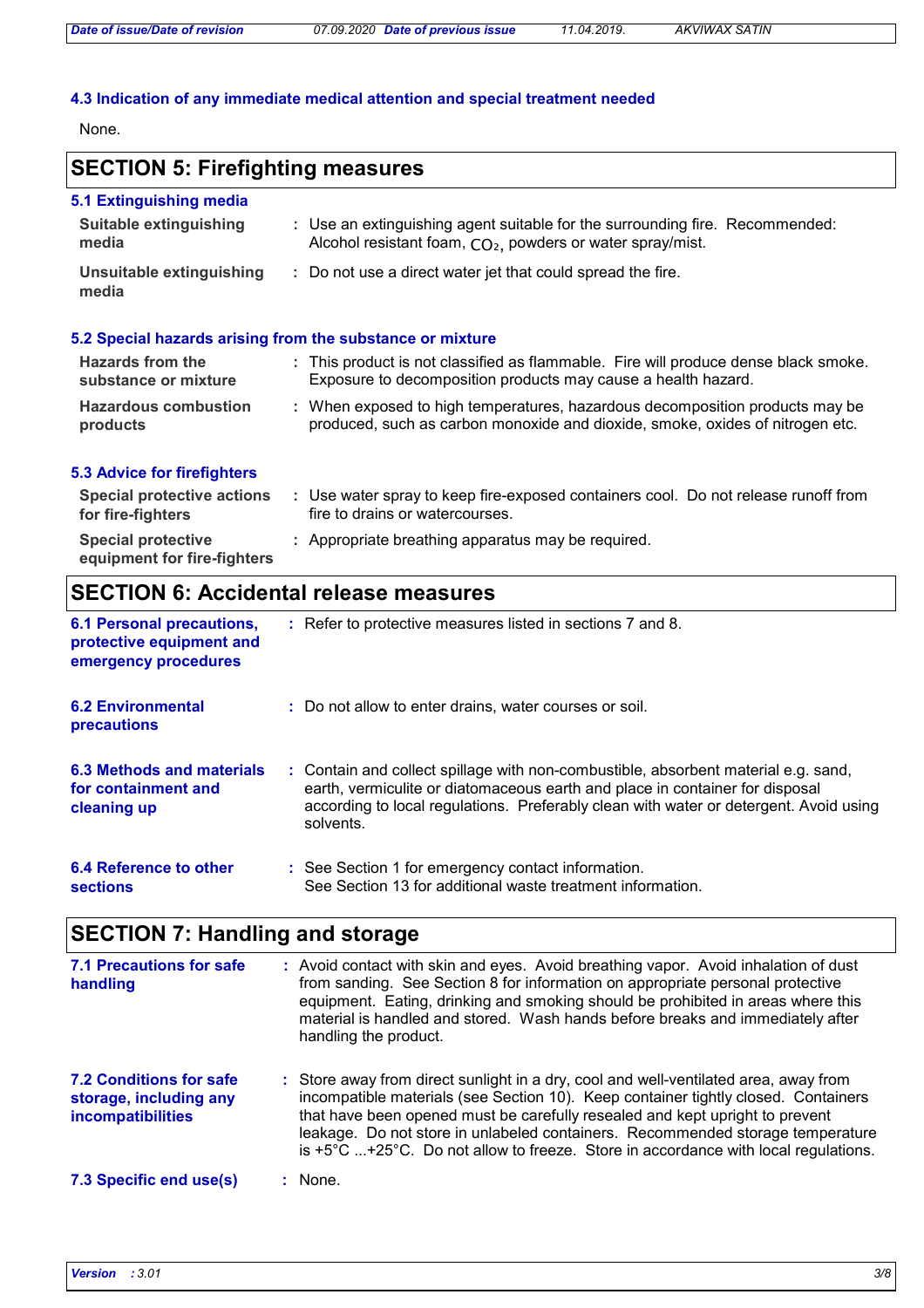# **SECTION 8: Exposure controls/personal protection**

#### **8.1 Control parameters**

No exposure limit value known. **Occupational exposure limits**

**procedures**

Recommended monitoring : If this product contains ingredients with exposure limits, personal, workplace atmosphere or biological monitoring may be required to determine the effectiveness of the ventilation or other control measures and/or the necessity to use respiratory protective equipment.

### **DNELs/DMELs**

No DNELs/DMELs available.

**PNECs**

No PNECs available.

#### **8.2 Exposure controls**

**Appropriate engineering controls**

Provide adequate ventilation. Comply with the health and safety at work laws.

#### **Individual protection measures**

| <b>Eye/face protection</b>    | : Safety eyewear should be used when there is a likelihood of exposure.                                                                                                                                                                                                                                                                                                                    |
|-------------------------------|--------------------------------------------------------------------------------------------------------------------------------------------------------------------------------------------------------------------------------------------------------------------------------------------------------------------------------------------------------------------------------------------|
| <b>Hand protection</b>        | : Wear protective gloves. Gloves should be replaced regularly and if there is any<br>sign of damage to the glove material. The instructions and information provided by<br>the glove manufacturer on use, storage, maintenance and replacement must be<br>followed.<br>Recommended glove material (EN374):<br>> 8 hours (breakthrough time): nitrile rubber<br>Not recommended: PVA gloves |
| <b>Skin protection</b>        | : Wear appropriate personal protective clothing to prevent skin contact.                                                                                                                                                                                                                                                                                                                   |
| <b>Respiratory protection</b> | : A respirator is not needed under normal and intended conditions of product use. If<br>workers are exposed to concentrations above the exposure limit, they must use<br>appropriate, certified respirators. Wear a respirator with type P2 filter during<br>sanding (EN149:2001). Check that mask fits tightly and change filter regularly.                                               |

# **SECTION 9: Physical and chemical properties**

| 9.1 Information on basic physical and chemical properties  |                                                          |
|------------------------------------------------------------|----------------------------------------------------------|
| <b>Appearance</b>                                          |                                                          |
| <b>Physical state</b>                                      | : Liquid.                                                |
| Color                                                      | : Coloured                                               |
| Odor                                                       | : Mild.                                                  |
| <b>Odor threshold</b>                                      | : Not relevant for the hazard assessment of the product. |
| рH                                                         | : Not relevant for the hazard assessment of the product. |
| <b>Melting point/freezing point</b>                        | Not available.                                           |
| Initial boiling point and<br>boiling range                 | : Not available.                                         |
| <b>Flash point</b>                                         | : $>100 °C$                                              |
| <b>Evaporation rate</b>                                    | Not available.                                           |
| Flammability (solid, gas)                                  | : Not applicable. Product is a liquid.                   |
| <b>Upper/lower flammability or</b><br>explosive limits     | : Not available.                                         |
| <b>Vapor pressure</b>                                      | : Not available.                                         |
| <b>Vapor density</b>                                       | Not available.                                           |
| <b>Density</b>                                             | 1 g/cm <sup>3</sup>                                      |
| Solubility(ies)                                            | Miscible in water.                                       |
| Partition coefficient: n-octanol/: Not available.<br>water |                                                          |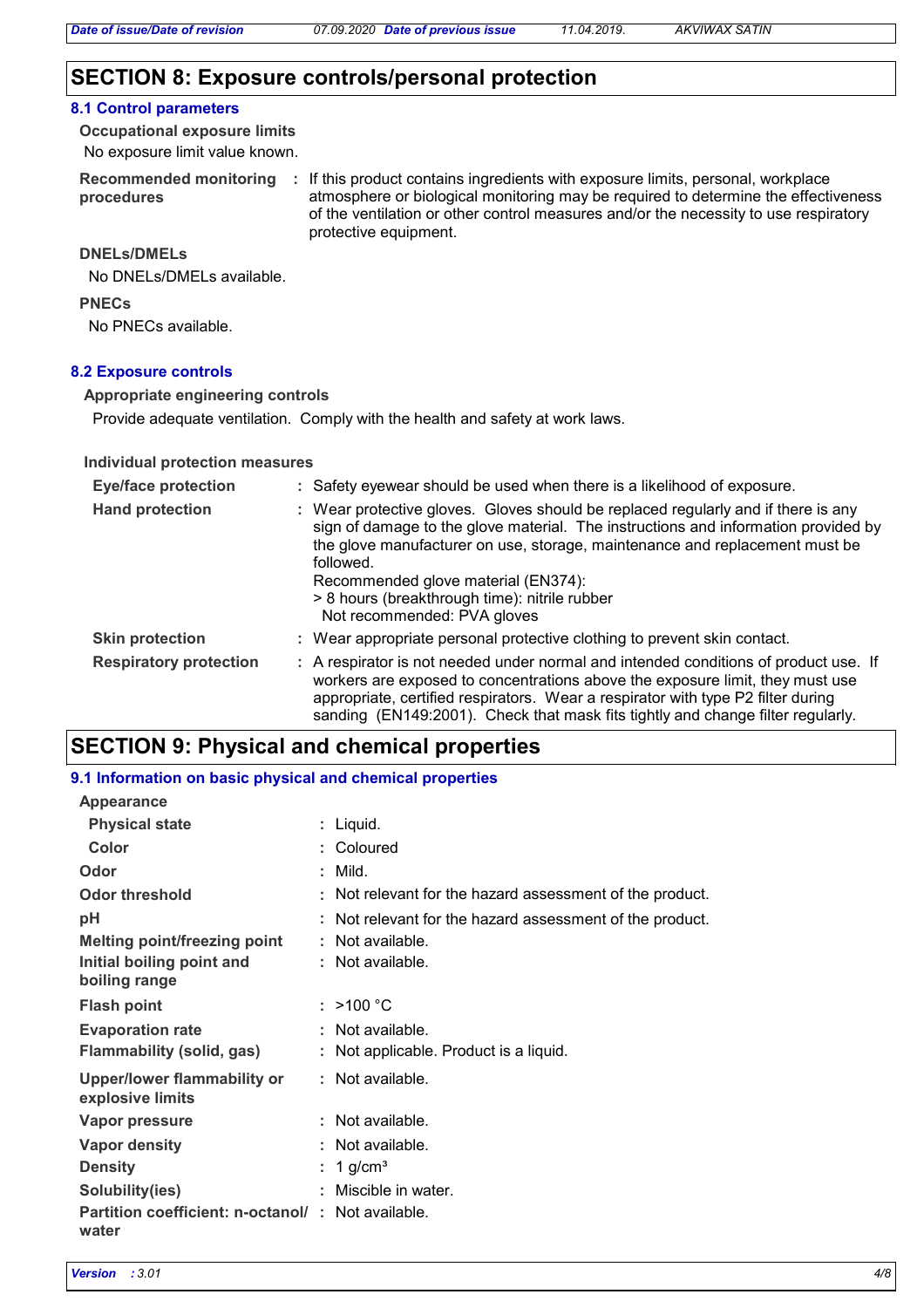| Date of issue/Date of revision   | 07.09.2020 Date of previous issue                        | 11.04.2019. | <b>AKVIWAX SATIN</b> |  |
|----------------------------------|----------------------------------------------------------|-------------|----------------------|--|
| <b>Auto-ignition temperature</b> | : Not available.                                         |             |                      |  |
| <b>Decomposition temperature</b> | : Not relevant for the hazard assessment of the product. |             |                      |  |
| <b>Viscosity</b>                 | : Not relevant for the hazard assessment of the product. |             |                      |  |
| <b>Explosive properties</b>      | : No explosive ingredients present.                      |             |                      |  |
| <b>Oxidizing properties</b>      | : No oxidizing ingredients present.                      |             |                      |  |

### **9.2 Other information**

No additional information.

| <b>SECTION 10: Stability and reactivity</b>     |                                                                                                                                                               |  |
|-------------------------------------------------|---------------------------------------------------------------------------------------------------------------------------------------------------------------|--|
| <b>10.1 Reactivity</b>                          | $\therefore$ See Section 10.5.                                                                                                                                |  |
| <b>10.2 Chemical stability</b>                  | : Stable under recommended storage and handling conditions (see Section 7).                                                                                   |  |
| 10.3 Possibility of<br>hazardous reactions      | : Under normal conditions of storage and use, hazardous reactions will not occur.                                                                             |  |
| <b>10.4 Conditions to avoid</b>                 | : Avoid extreme heat and freezing.                                                                                                                            |  |
| 10.5 Incompatible materials                     | : Keep away from the following materials to prevent strong exothermic reactions:<br>oxidizing agents<br>strong acids<br>strong alkalis                        |  |
| <b>10.6 Hazardous</b><br>decomposition products | : When exposed to high temperatures, hazardous decomposition products may be<br>produced, such as carbon monoxide and dioxide, smoke, oxides of nitrogen etc. |  |

# **SECTION 11: Toxicological information**

### **11.1 Information on toxicological effects**

There is no testdata available on the product itself.

The product is not classified as hazardous according to Regulation (EC) 1272/2008 as amended.

Long term exposure by inhalation may cause respiratory tract irritation. Prolonged or repeated contact can defat the skin and lead to irritation, cracking and/or dermatitis.

**Acute toxicity**

| <b>Product/ingredient name</b>                                                                                                       | <b>Result</b> | <b>Species</b> | <b>Dose</b>        | <b>Exposure</b> |
|--------------------------------------------------------------------------------------------------------------------------------------|---------------|----------------|--------------------|-----------------|
| $\sqrt{2}$ -benzisothiazol-3(2H)-<br>one (BIT)                                                                                       | ILD50 Oral    | Rat            | 1020 mg/kg         |                 |
| reaction mass of 5-chloro-<br>2-methyl-2H-isothiazol-<br>3-one and 2-methyl-2H-<br>isothiazol-3-one $(3:1)$ $(C(M))$<br>IT/MIT (3:1) | ILD50 Oral    | Rat            | $53 \text{ mg/kg}$ |                 |

Not classified.

**Irritation/Corrosion**

Not classified.

**Sensitization**

The product is not classified as sensitizing by skin contact, but it contains following preservatives or other biocides which may produce an allergic reaction:

1,2-benzisothiazol-3(2H)-one (BIT)

**Mutagenicity** reaction mass of 5-chloro-2-methyl-2H-isothiazol-3-one and 2-methyl-2H-isothiazol-3-one (3:1) (C(M)IT/MIT (3:1))

Not classified.

**Carcinogenicity**

Not classified.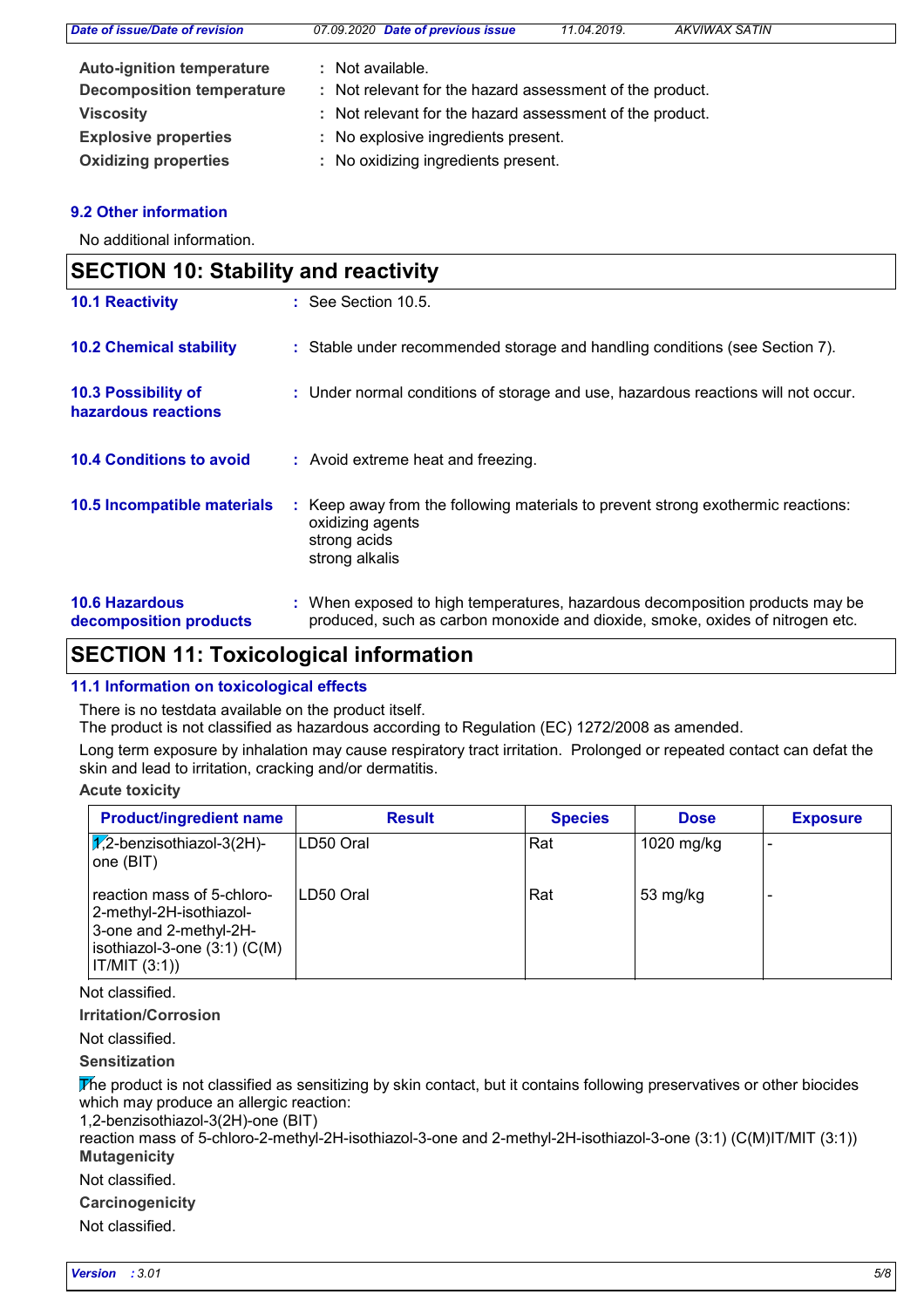**Teratogenicity Reproductive toxicity Specific target organ toxicity (single exposure) Specific target organ toxicity (repeated exposure) Aspiration hazard** Not classified. Not classified. Not classified. Not classified. Not classified.

# **SECTION 12: Ecological information**

Ecological testing has not been conducted on this product. Do not allow to enter drains, water courses or soil.

The product is not classified as environmentally hazardous according to Regulation (EC) 1272/2008.

### **12.1 Toxicity**

| <b>Product/ingredient name</b>                | <b>Result</b>        | <b>Species</b>               | <b>Exposure</b> |
|-----------------------------------------------|----------------------|------------------------------|-----------------|
| $\sqrt{2}$ -benzisothiazol-3(2H)-<br>one(BIT) | Acute EC50 0.36 mg/l | Algae - Skeletonema costatum | 72 hours        |
|                                               | Acute LC50 0.74 mg/l | Fish                         | 96 hours        |

#### **12.2 Persistence and degradability**

| <b>Product/ingredient name</b>                                                                                                       | <b>Aquatic half-life</b> | <b>Photolysis</b> | Biodegradability |
|--------------------------------------------------------------------------------------------------------------------------------------|--------------------------|-------------------|------------------|
| Freaction mass of 5-chloro-<br> 2-methyl-2H-isothiazol-<br>3-one and 2-methyl-2H-<br>$ isothiazol-3-one(3:1)(C(M)) $<br> IT/MIT(3:1) |                          |                   | Readily          |

| <b>12.3 Bioaccumulative</b> | : No specific data. |
|-----------------------------|---------------------|
| potential                   |                     |

| 12.4 Mobility in soil                     |                  |
|-------------------------------------------|------------------|
| Soil/water partition<br>coefficient (Koc) | : Not available. |
| <b>Mobility</b>                           | : Not available. |

### **12.5 Results of PBT and vPvB assessment**

This mixture does not contain any substances that are assessed to be a PBT or a vPvB.

| 12.6 Other adverse effects | · Not available. |
|----------------------------|------------------|
|----------------------------|------------------|

# **SECTION 13: Disposal considerations**

### **13.1 Waste treatment methods**

**Product**

**Methods of disposal :** Gather residues into waste containers. Liquid residue must not be emptied into drains or sewage system, but handled in accordance with national regulations. Product residues should be left at special companies which have permission for gathering this kind of wastes.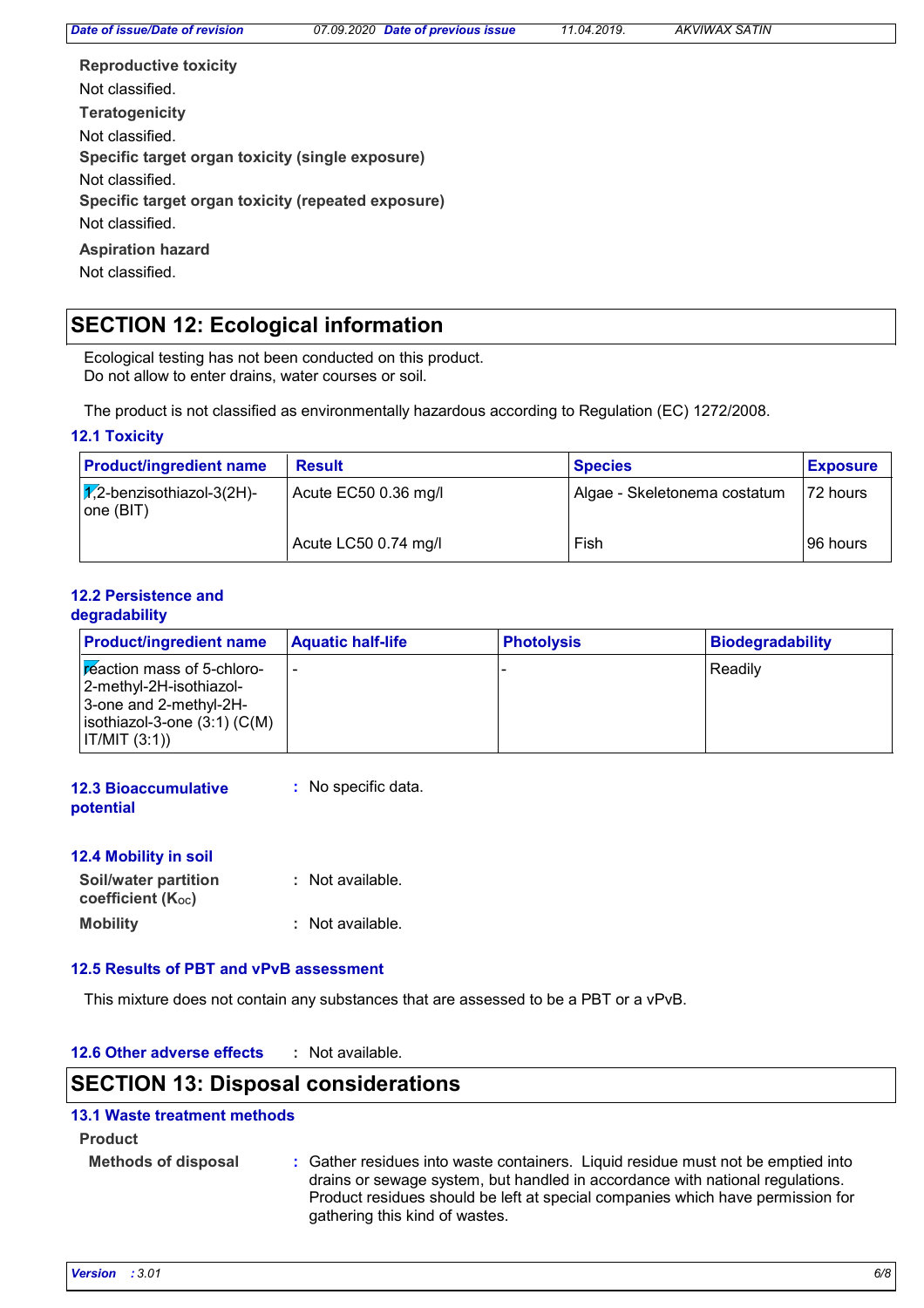*Date of issue/Date of revision 07.09.2020 Date of previous issue 11.04.2019. AKVIWAX SATIN*

#### **European waste catalogue (EWC)**

| Waste code                     | <b>Waste designation</b>                                                          |  |
|--------------------------------|-----------------------------------------------------------------------------------|--|
|                                | waste paint and varnish containing organic solvents or other hazardous substances |  |
| $ 080111*$<br>$ 080112\rangle$ | waste paint and varnish other than those mentioned in 08 01 11                    |  |

If this product is mixed with other wastes, the original waste product code may no longer apply and the appropriate code should be assigned. For further information, contact your local waste authority.

#### **Packaging**

| <b>Methods of disposal</b> | : Empty packaging should be recycled or disposed of in accordance with national |
|----------------------------|---------------------------------------------------------------------------------|
|                            | regulations.                                                                    |

**Special precautions :** No additional information.

# **SECTION 14: Transport information**

This product is not regulated for carriage according to ADR/RID, IMDG, IATA.

|                                           | <b>ADR/RID</b>           | <b>IMDG</b>                  | <b>IATA</b>    |
|-------------------------------------------|--------------------------|------------------------------|----------------|
| 14.1 UN number                            | Not regulated.           | Not regulated.               | Not regulated. |
| 14.2 UN proper<br>shipping name           | $\overline{\phantom{0}}$ | $\overline{\phantom{a}}$     |                |
| <b>14.3 Transport</b><br>hazard class(es) | ۰                        | $\overline{\phantom{a}}$     |                |
| 14.4 Packing<br>group                     | ٠                        | $\qquad \qquad \blacksquare$ |                |
| 14.5<br><b>Environmental</b><br>hazards   | No.                      | No.                          | No.            |

**14.6 Special precautions for : Transport within user's premises: always transport in closed containers that are user** upright and secure. Ensure that persons transporting the product know what to do in the event of an accident or spillage.

- **14.7 Transport in bulk according to IMO instruments**
- **:** Not available.

# **SECTION 15: Regulatory information**

**15.1 Safety, health and environmental regulations/legislation specific for the substance or mixture**

**EU Regulation (EC) No. 1907/2006 (REACH)**

**Other EU regulations**

- **Europe inventory :** At least one component is not listed.
- 
- **VOC Directive :** This product is in scope of Directive 2004/42/CE.

This product contains substances for which Chemical Safety Assessments are still **:**

#### **15.2 Chemical Safety Assessment**

required.

# **SECTION 16: Other information**

 $\nabla$  Indicates information that has changed from previously issued version.